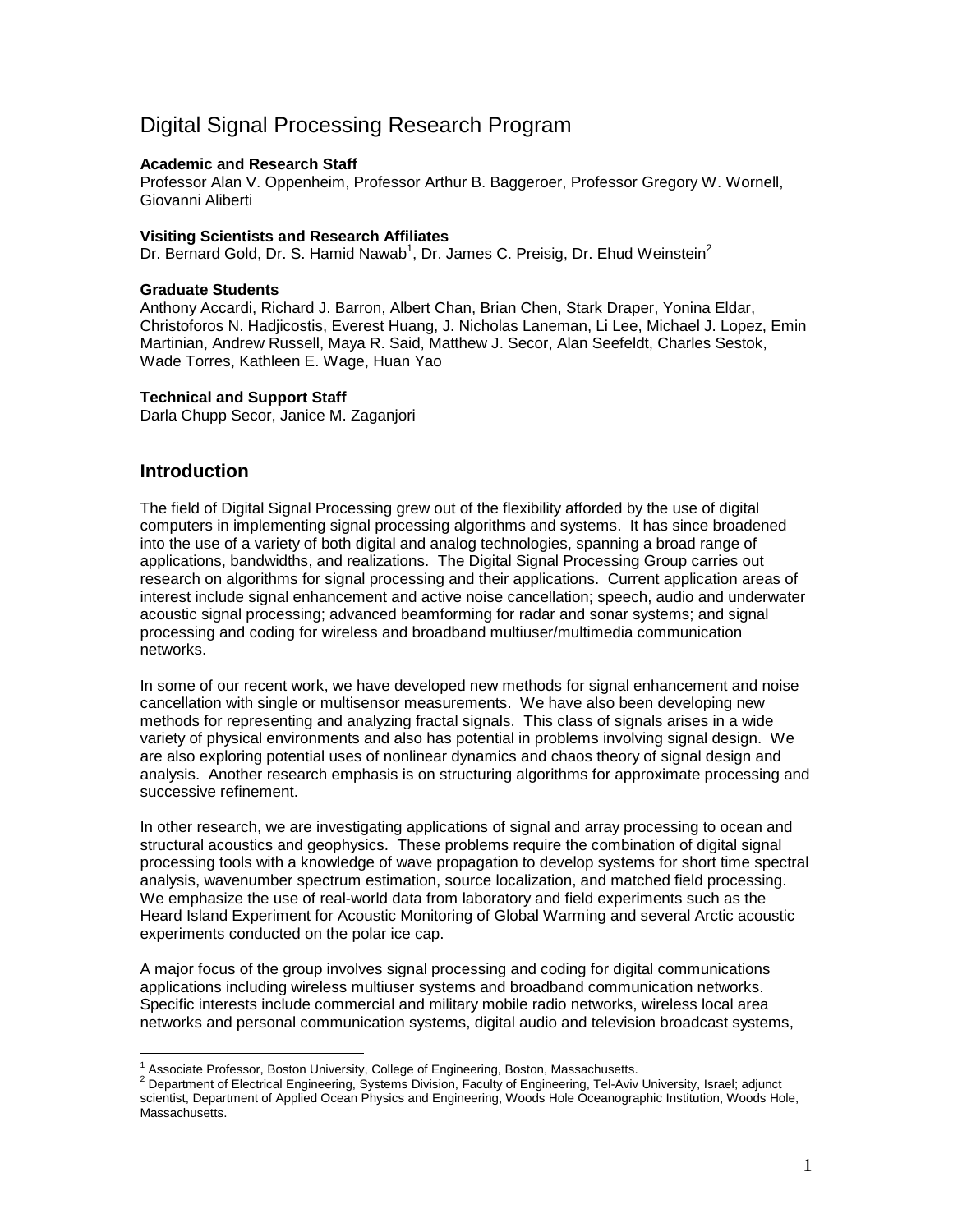multimedia networks, and broadband access technologies. Along with a number of other directions, we are currently exploring new code-division multiple-access (CDMA) strategies, space-time techniques for exploiting antenna arrays in wireless systems, new multiscale methods for modeling and management of traffic in high-speed packet-switched networks, and new information embedding techniques for digital watermarking of media and related applications.

Much of our work involves close collaboration with the Woods Hole Oceanographic Institution, MIT Lincoln Laboratory, and a number of high technology companies.

# **Neural Signal Processing**

#### **Sponsors**

National Science Foundation Graduate Fellowship

#### **Project Staff**

Anthony Accardi, Professor Gregory W. Wornell

In order to understand the detailed interworkings of many neurological processes, it is necessary to measure the firing patterns realized by individual neurons. Current measuring techniques involve inserting one or more electrodes into the region of interest, which make extracellular voltage recordings derived from the action potentials of nearby neurons. The difficulty is that firing patterns from many different neurons are superimposed at the electrodes, while we are interested in individual neuron behavior. Deriving this information from such measurements is referred to as separating multiple single-unit spike trains from a multi-unit recording.

The problem is therefore one of signal separation, and many approaches have been attempted based on pattern matching and feature clustering. In many of these approaches the inaccurate assumption that different neurons exhibit action potentials with unique waveforms is made. A new instrument called the tetrode was developed in 1994. A tetrode consists of four very closely spaced electrodes, which allows one to drop this assumption and therefore perform a more reliable separation. The best existing separation schemes for the tetrode are computer assisted they present waveform parameters in a graphical manner so that a well-trained user can visually cluster the features as arising from separate neurons. These techniques necessarily prevent a full exploitation of the information available in the tetrode measurements, since decisions must be made in a low enough dimension for human visualization.

We hope to improve upon these existing multi-unit separation schemes, and will then pursue related applications (e.g., action potential coding) of our new knowledge.

# **Dual Channel Signal Processing**

#### **Sponsors**

U.S. Army Research Laboratory Cooperative Agreement DAAL01-96-2-0001 Sanders, A Lockheed Martin Co. Contract BZ4962

### **Project Staff**

Richard J. Barron, Professor Alan V. Oppenheim

Many models for signal estimation systems assume only statistical information about the source signal to be recovered and about the channel through which the source is sent. In some scenarios, however, there also exists deterministic side information about the desired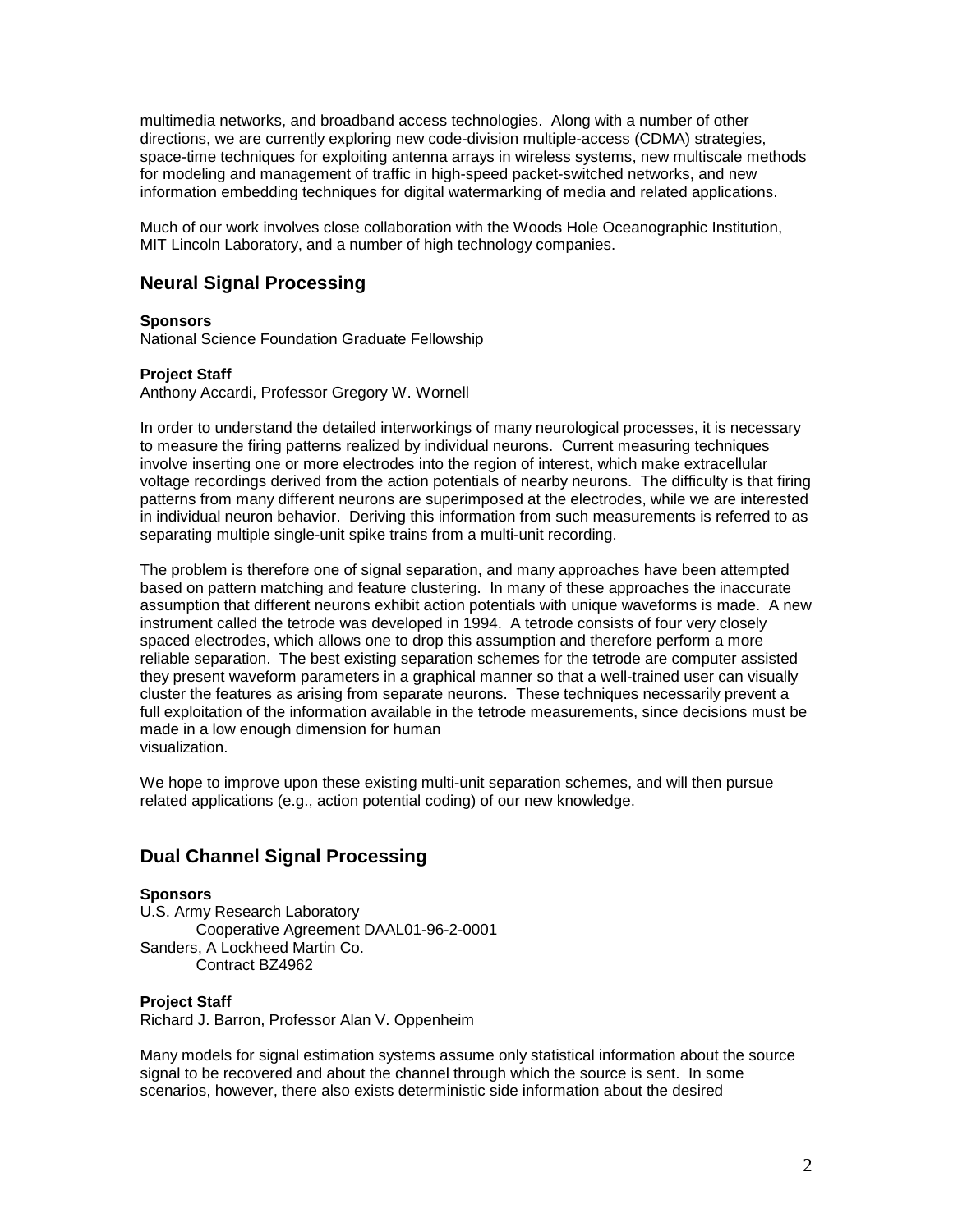signal which can be used jointly with channel observations to assist recovery. For example an existing full-band, noisy analog communications infrastructure may be augmented by a lowbandwidth digital side channel. Our research is a study of a hybrid channel that is the composition of two channels: a noisy analog channel through which a signal source is sent unprocessed and a secondary rate-constrained digital channel. The source is processed prior to transmission through the digital channel. Using a signal processing framework for low latency and low complexity, we derive optimal encoder and receiver structures for hybrid channels.

# **Batch-Iterative Channel Equalization**

### **Sponsors**

U.S. Army Research Laboratory Cooperative Agreement DAAL01-96-2-0002 U.S. Navy – Office of Naval Research Grant N00014-96-1-0930

## **Project Staff**

Albert Chan, Professor Gregory W. Wornell

The goal of channel equalization is to minimize the probability of error by compensating for channel distortion. We are currently working on a new and efficient class of nonlinear equalizers developed for intersymbol interference (ISI) channels. These ``iterated-decision equalizers'' use an optimized multipass algorithm to successively cancel ISI from a block of received data and generate symbol decisions whose reliability increases monotonically with each iteration. These equalizers have a complexity comparable to the decision-feedback equalizer (DFE), yet asymptotically achieve the performance of maximum-likelihood sequence detection (MLSD). Because their structure allows cancellation of both precursor and postcursor ISI, iterated-decision equalizers outperform the minimum mean-square error DFE by 2.507 dB on severe ISI channels even with uncoded systems. Moreover, unlike the DFE, iterated-decision equalizers can be readily used in conjunction with error-control coding, making them attractive for a wealth of applications.

# **Information Embedding and Digital Watermarking**

## **Sponsors**

MIT Lincoln Laboratory ACC National Defense Science and Engineering Fellowship U.S. Air Force - Office of Scientific Research Grant F49620-96-1-0072 U.S. Navy - Office of Naval Research Grant N00014-96-1-0930

## **Project Staff**

Brian Chen, Professor Gregory W. Wornell

Digital watermarking and information embedding, which are also referred to as data hiding and steganography, refer to the process of embedding one signal, called the "embedded signal" or "digital watermark," within another signal, called the "host signal." The host signal is typically a speech, audio, image, or video signal, and the embedding must be done in such a way that the host signal is not degraded unacceptably. At the same time, the digital watermark must be difficult to remove without causing significant damage to the host signal and must reliably survive common signal processing manipulations such as lossy compression, additive noise, and resampling. Applications include copyright protection, authentication, transmission of auxiliary information, and covert communication.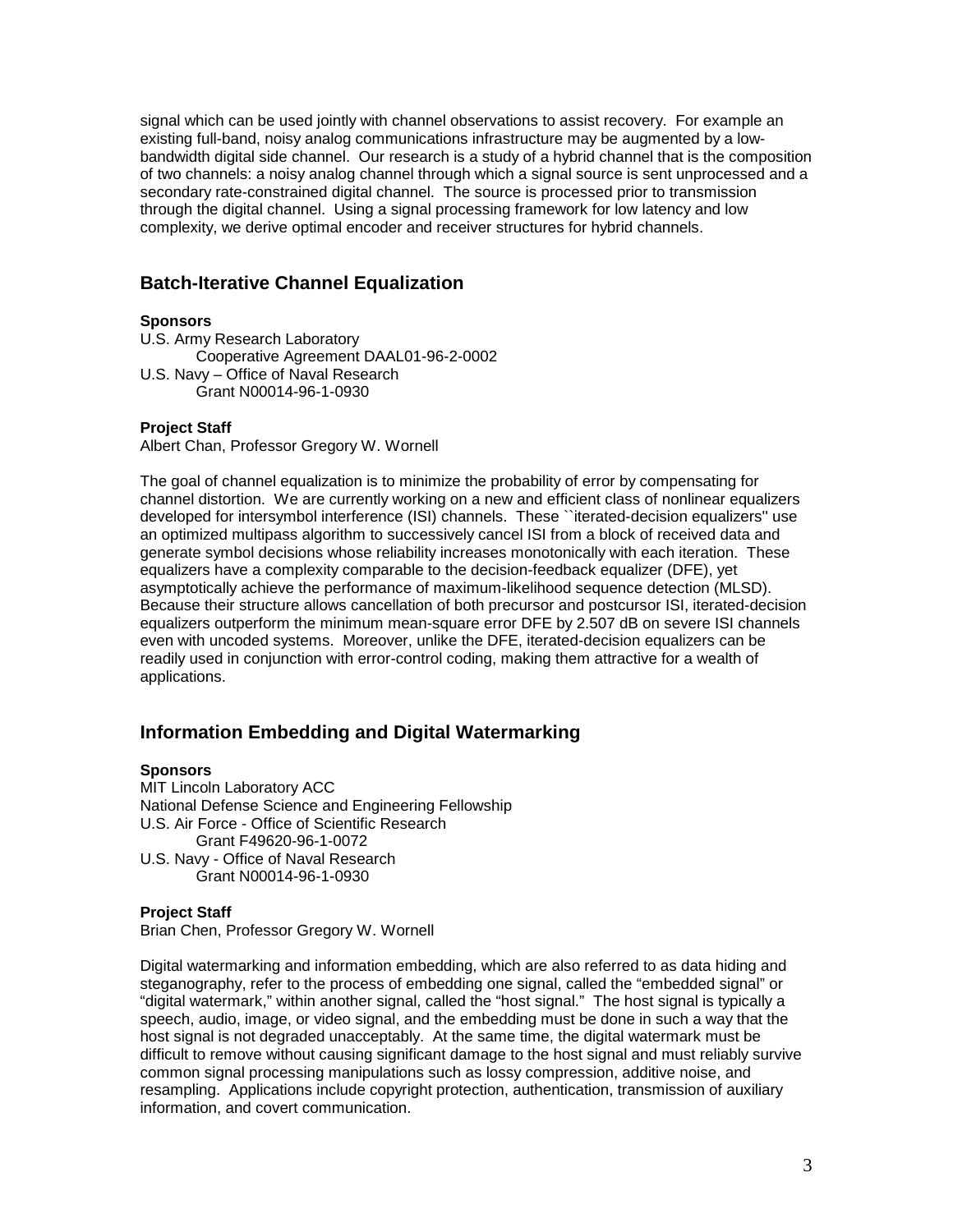In our work we are developing a general framework for designing digital watermarking systems, evaluating their performance, and understanding their fundamental performance limits. In the process we have developed a class of digital watermarking techniques called quantization index modulation, along with a convenient realization called dither modulation, that have considerable performance advantages over previously proposed methods. More information can be found at http://web.mit.edu/bchen/www/wmark-home.html and in the following publications.

[1] B. Chen and G. W. Wornell, "Preprocessed and postprocessed quantization index modulation methods for digital watermarking," to appear in *Proc. of SPIE: Security and Watermarking of Multimedia Contents II* (part of Electronic Imaging 2000), vol. 3971, San Jose, CA, Jan. 2000.

[2] B. Chen and G. W. Wornell, "Provably robust digital watermarking," *Proc. of SPIE: Multimedia* Systems and Applications II (part of Photonics East '99), vol. 3845, Boston, MA, pp. 43-54, Sept. 1999.

## **Three-Description Source Encoding**

#### **Sponsors**

Intel Fellowship U.S. Air Force – Office of Scientific Research Grant F49620-96-1-0072 Texas Instruments, Inc. Contract AGMT. DTD. 1/1/99

#### **Project Staff**

Stark Draper, Professor Gregory W. Wornell

We are working in the area of source compression for correlated sources. Standard techniques lead to one of two options. One is to entropy encode the two sources into one codeword. This uses minimal memory resources, but leads to complicated decoding procedures. Alternately, the sources can be separately entropy encoded into two independent codewords. This uses greater memory resources, but leads to simple decoding procedures.

We are interested in a third set-up where the sources are encoded into three codewords. One codeword characterizes the "common information" between the two sources, and the other two codewords characterize the "marginal refinements" needed to reconstruct each source. By differentially weighting the cost of the common information rate versus the marginal rate, we can trace out a region bracketed by the two standard techniques described above.

## **Nonuniform Sampling and Filter Banks**

#### **Sponsors**

U.S. Army Research Laboratory Cooperative Agreement DAAL01-96-2-0001 Sanders, A Lockheed Martin Co. Contract BZ4962 Texas Instruments, Inc. Contract AGMT. DTD. 1/1/99

#### **Project Staff**

Yonina Eldar, Professor Alan V. Oppenheim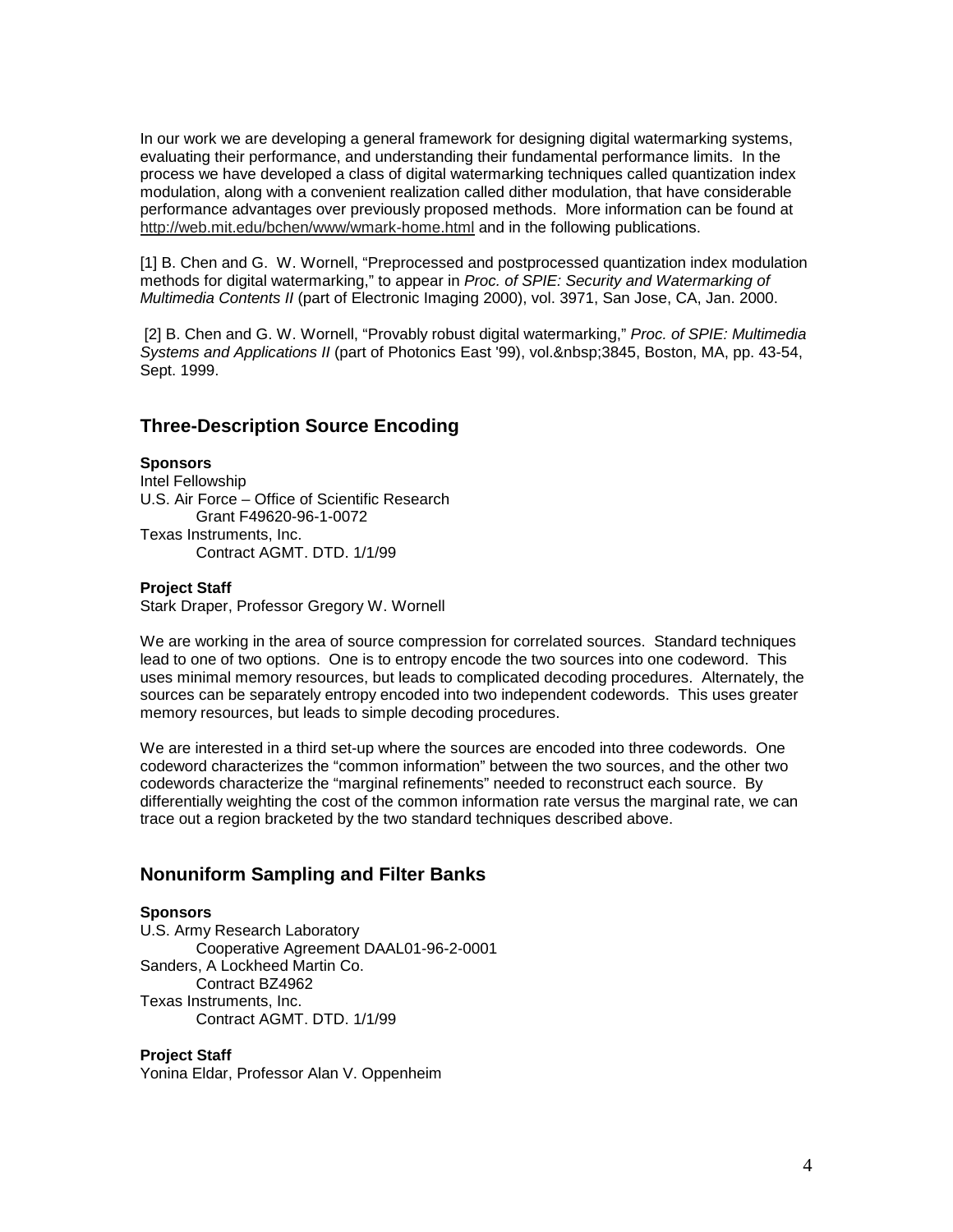In our research the connection between nonuniform sampling and filter banks is being explored. It is well established that a bandlimited finite-energy signal can be uniquely determined from its samples at nonuniform time instances provided that the average sampling rate is at least the Nyquist rate. For some classes of sampling distributions explicit reconstruction formulas are known. However, the reconstruction typically involves time-varying systems. To efficiently implement the reconstruction, we suggest a filter bank configuration. Our research is directed at developing a general framework for reconstructing a signal from its nonuniform samples using filter banks. We are currently investigating sampling distributions that fit this framework.

# **Coding Approaches to Fault Tolerance in Dynamic Systems**

#### **Sponsors**

Sanders, A Lockheed Martin Co. Contract BZ4962

#### **Project Staff**

Christoforos Hadjicostis, Professor George C. Verghese

A fault-tolerant system tolerates internal failures while preserving desirable overall behavior. Fault tolerance is necessary in life-critical or inaccessible applications, and also enables the design of reliable systems out of unreliable, less expensive components. Our work discusses fault tolerance in dynamic systems, such as finite-state controllers or computer simulations, whose internal state influences their future behavior. Modular redundancy (system replication) and other traditional techniques for fault tolerance are expensive, and rely heavily -- particularly in the case of dynamic systems operating over extended time horizons – on the assumption that the errorcorrecting mechanism (e.g., voting) is fault-free.

The work develops a systematic methodology for adding structured redundancy to a dynamic system and introducing associated fault tolerance. Our approach exposes a wide range of possibilities between no redundancy and full replication. Assuming that the error-correcting mechanism is fault-free, we parameterize the different possibilities in various settings, including algebraic machines, linear dynamic systems and Petri nets. By adopting specific error models and, in some cases, by making explicit connections with hardware implementations, we demonstrate how the redundant systems scan be designed to allow detection/correction of a fixed number of failures. We do not explicitly address optimization criteria that could be used in choosing among different redundant implementations, but our examples illustrate how such criteria can be investigated in future work.

Our work relaxes the traditional assumption that error-correction be fault-free. We use unreliable system replicas and unreliable voters to construct redundant dynamic systems that evolve in time with low probability of failure. Our approach generalizes modular redundancy by using distributed voting schemes. Combining these techniques with low-complexity error-correcting coding, we are able to efficiently protect identical unreliable linear finite-state machines that operate in parallel on distinct input sequences. The approach requires only a constant amount of redundant hardware per machine to achieve a probability of failure that remains below any pre-specified bound over any finite time interval.

# **Antenna Arrays and Space-Time Coding**

**Sponsors** National Science Foundation Grant No. CCR-9979363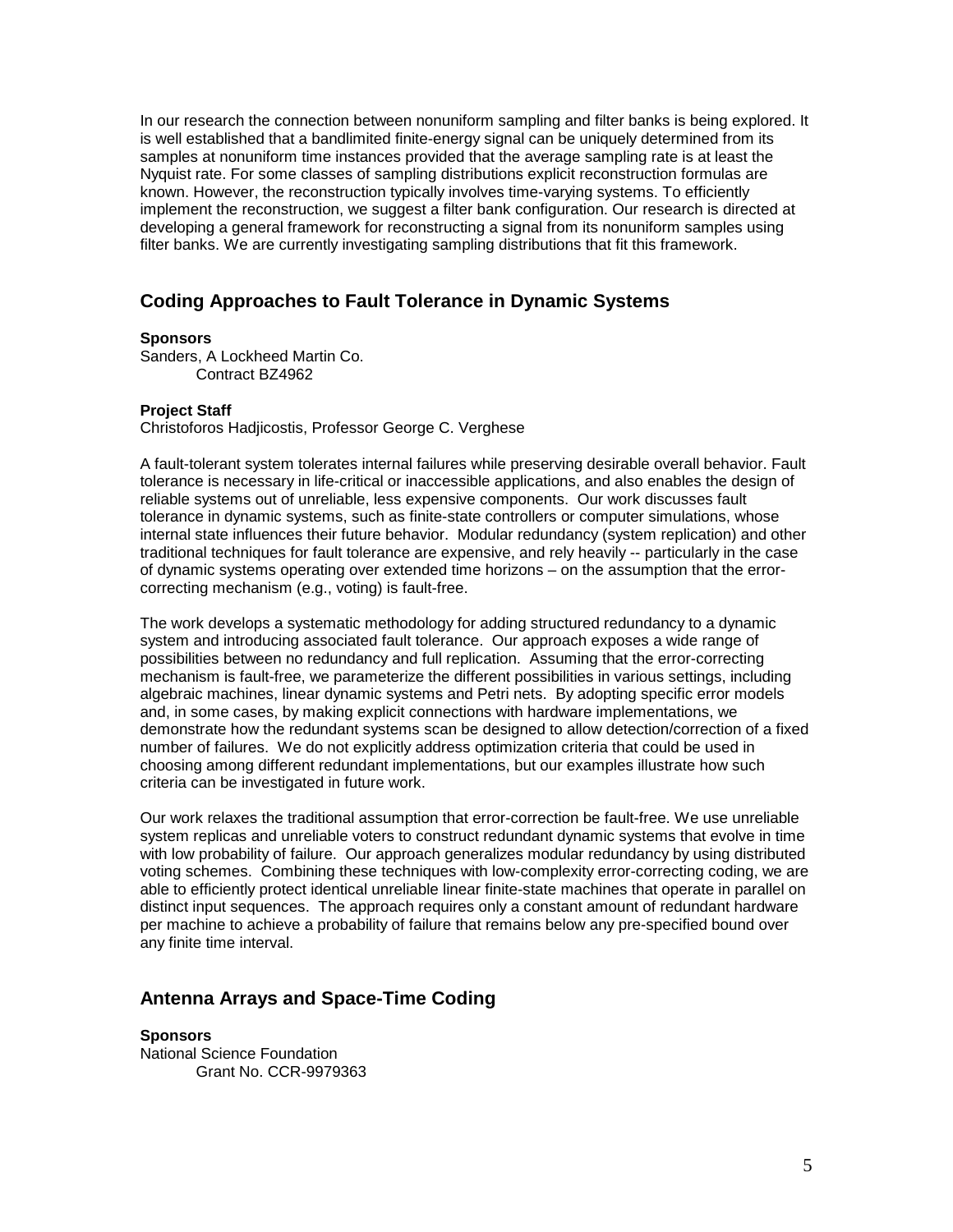#### **Project Staff**

Everest W. Huang, Professor Gregory W. Wornell

Due to the rich scattering environment of an indoor setting, wireless communication is hindered by signal fading (loss of signal energy) due to multipath propagation of signals from transmitter to receiver. The frequent lack of line of sight signaling and time-varying nature of the communications channel (due to movement of people and objects for instance) limits the amount of data than can be reliably transmitted given power and bandwidth constraints. One way to mitigate these effects is with arrays of antennas at both the transmitter and receiver. Space-time codes are a class of codes which provide signal diversity in both space and time (as their name implies) by "spreading" information bits over many samples in time as well as over the spatially separated antennas to provide redundancy to aid in decoding.

In the context of a wireless indoor LAN, we are looking at developing space-time codes and designing algorithms for a system to achieve gigabit data rates over an indoor wireless channel. The available bandwidth will be divided into several subchannels, each of which will be adaptively coded given the varying signal quality in the frequency band. We are currently looking at Lucent's BLAST technology for coding, as well as the effects of the non-idealities that are inevitable in building an actual system, such as channel estimation errors and antenna isolation difficulties, and their impact on our ability to reach very high data rates.

# **Low-Complexity Diversity Transmission for Fading Channels**

#### **Sponsors**

National Science Foundation Graduate Research Fellowship National Science Foundation Grant No. CCR-9979363 U.S. Army Research Laboratory Cooperative Agreement DAAL01-96-2-0002

### **Project Staff**

J. Nicholas Laneman, Professor Gregory W. Wornell

In the mobile wireless communications setting, transmission quality is severely degraded by *fading* -- fluctuations in received signal energy induced by multipath propagation and relative motion of the transmitter and receiver. Diversity transmission via multiple transmit antennas, bandwidth expansion, or coding mitigates the effects of fading by essentially repeating information on independent realizations of the channel and averaging the received signal. This most basic form of diversity transmission in space, frequency, or time corresponds to a repetition code, and more powerful codes for fading channels have been developed over the years. Unfortunately, the complexity of maximum-likelihood decoding precludes the use of long codes and, hence, higher orders of diversity.

Motivated by two compelling examples, spread-response precoding [1] and signal space diversity [2] systems, our research explores low-complexity diversity transmission from primarily a signal processing viewpoint. Each of these examples creates temporal diversity by transmitting the output from a linear (unitary) transformation of an uncoded symbol sequence, and neither scheme requires additional power or bandwidth. In the case of

spread-response precoding, a low-complexity receiver consisting of linear equalization followed by symbol-by-symbol detection can achieve very high orders of diversity with quite good performance. We are comparing and contrasting these examples, evaluating the performance and complexity tradeoffs associated with several receiver structures, and hoping to generalize these ideas to create more efficient schemes.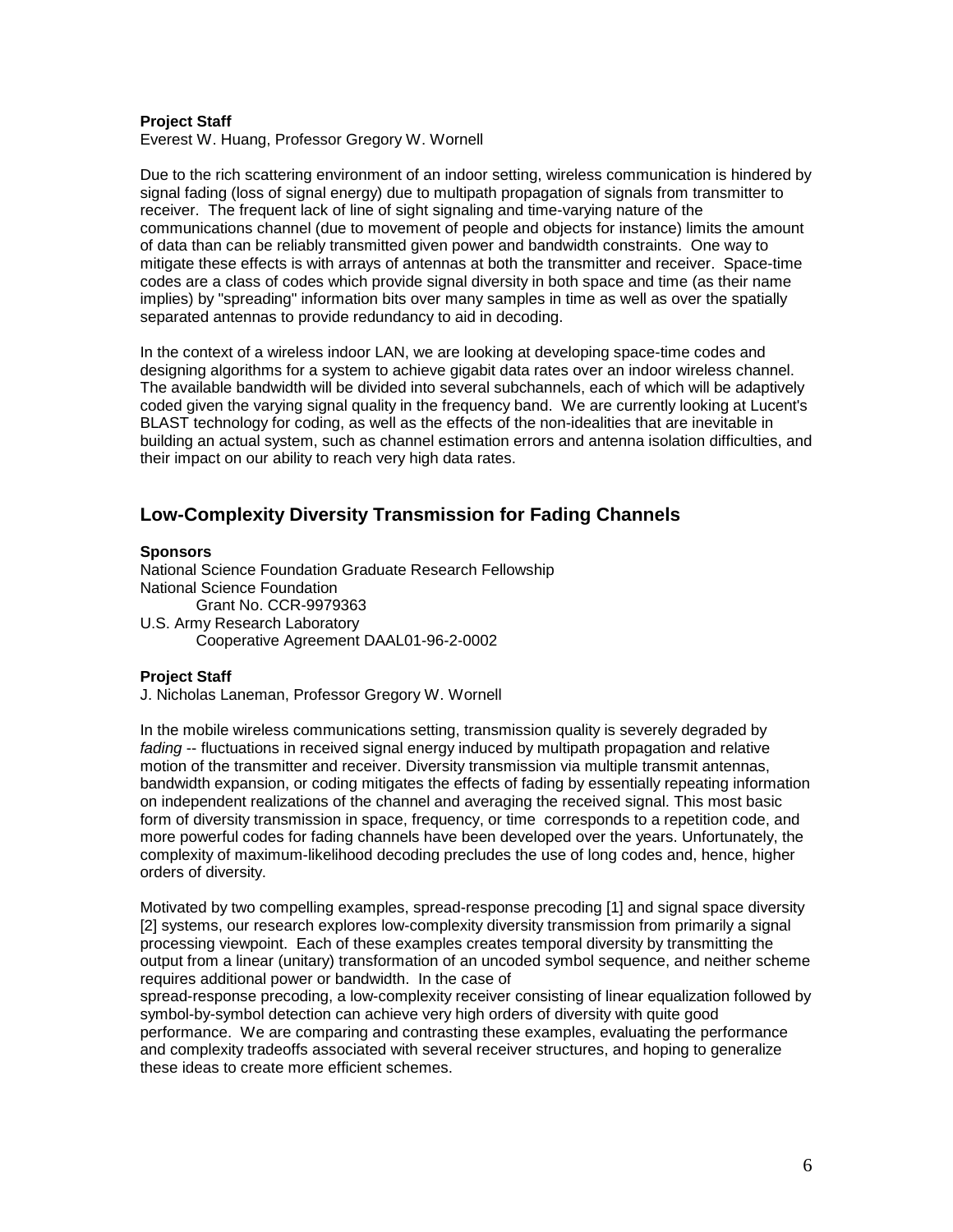[1] Gregory W. Wornell. "Spread-Response Precoding for Communication over Fading Channels," *IEEE Transactions on Information Theory*, March 1996.

[2] Joseph Boutros and Emmanuele Viterbo, "Signal Space Diversity: A Power- and Bandwidth-Efficient Diversity Technique for the Rayleigh Fading Channel," *IEEE Transactions on Information Theory,* July 1998.

# **Distributed Signal Processing**

### **Sponsors**

- U.S. Air Force Office of Scientific Research Grant F49620-96-1-0072 U.S. Army Research Laboratory Cooperative Agreement DAAL01-96-2-0001 AT&T Graduate Research Fellowship
- **Project Staff**

Li Lee, Professor Alan V. Oppenheim

Networks of distributed processors and sensors can offer significant advantages over traditional signal processing platforms through improving resource sharing and fault tolerance. However, for networks in which resource availability changes dynamically, it is important to have a flexible execution strategy which allows algorithms to adapt to the current conditions of the network. Our research studies a number of questions arising from designing signal processing algorithms for dynamically changing networks of processors and

sensors. We propose a framework in which the system is allowed to dynamically and optimally choose an execution strategy for each data block in adaptation to the computing environment. Our formulation of this strategy derives from an interesting interpretation of algorithms as similar to communications networks. A software simulation has been developed to demonstrate the ideas.

# **Transmit Antenna Arrays for Multiple-User Wireless Communication**

### **Sponsors**

U.S. Army Research Laboratory Cooperative Agreement DAAL01-96-2-0002 U.S. Navy- Office of Naval Research Grant N00014-96-1-0930

## **Project Staff**

Michael J. Lopez, Professor Gregory W. Wornell

Antenna arrays have the potential to increase both the reliability and maximum performance of wireless systems. Tapping this potential using arrays at the transmit side, such as in a base station-to-mobile downlink, presents challenges not encountered with the better-understood receiver arrays. The problem becomes even more difficult when information (either common or user-specific) must be directed toward multiple receivers.

Single-user strategies have been proposed in the literature for scenarios where the transmitter has no knowledge of the channel parameters. We, on the other hand, are investigating the use of feedback to enhance performance when transmitting to a number of receivers. Especially useful are algorithms which control either the acquisition or the use of this feedback information in an efficient manner. It is also important to quantify the tradeoffs involved in transmitting to multiple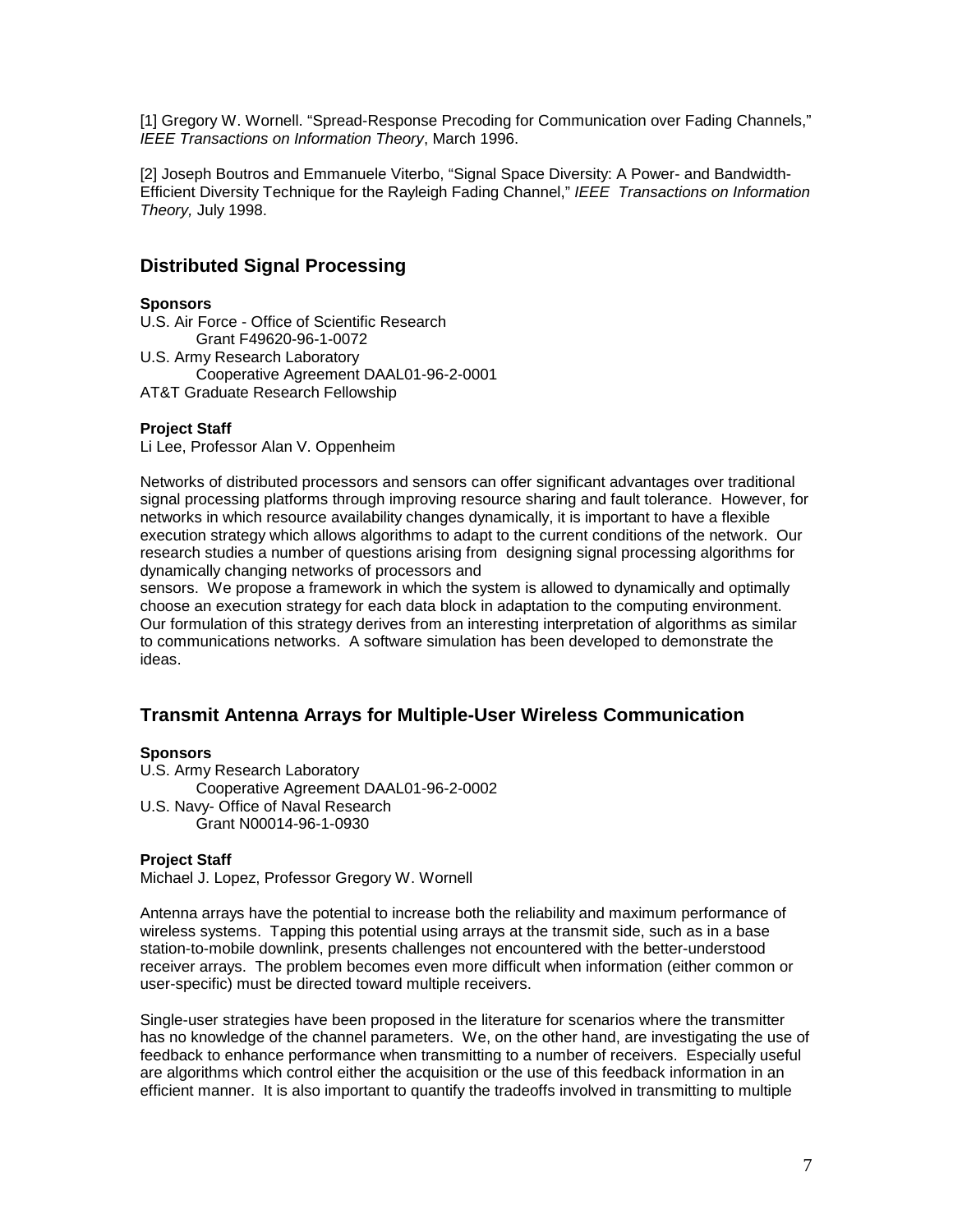users, such as how the value of having channel knowledge degrades as one attempts to send a common message to additional receivers.

# **Analog Authentication: Protecting Images, Video, And Other Signals from Forgery and Tampering**

### **Sponsors**

National Science Foundation Graduate Fellowship U.S. Air Force – Office of Scientific Research Grant F49620-96-1-0072

### **Project Staff**

Emin Martinian, Professor Gregory W. Wornell

We have been exploring the problem of how to authenticate analog signals such as images, video, speech, etc. in order to protect them from tampering and forgery. One possible application is to protect ID photos such as the ones on passports or driver's licenses from forgery. For example, Massachusetts currently stamps a hologram on all driver's licenses to deter forgery. The idea is that criminals will not be able to produce a license with a hologram. The security is thus based on the assumption that producing a hologram is hard. We examine approaches where security could be based upon standard complexity theoretic assumptions such as the difficulty of factoring or information theoretic assumptions such as shared keys.

Analog authentication is a new idea and there is no general consensus on a rigorous problem formulation or solution. Most researchers work on balancing security, robustness, and processing distortion. Security relates to the likelihood that an unauthorized person can create a forgery or tamper with a valid signal. Robustness relates to the false positive rate. For example, somebody might accidentally smudge a license. Intuitively we consider a smudge to be noise and not a forgery. Most schemes are designed to allow small

perturbations without declaring them to be forgeries. The final issue is distortion. Any kind of analog authentication scheme which modifies the original (such as stamping a hologram on a photo) distorts the original. One goal of a good analog authentication scheme is to keep the processing distortion small.

In our work we propose some rigorous definitions of the analog authentication problem. In our problem formulation we quantify the various issues and goals such as security, robustness, and distortion. We analyze the problem using tools from information theory and cryptography. We have found a coding theorem as well as a converse which yield some surprising results. For example, we have proved that there is no fundamental tradeoff between robustness and security; both can be achieved arbitrarily well as long as enough processing distortion is allowed. In fact we have derived a formula to calculate the fundamental distortion necessary to achieve the goals of analog authentication. Schemes exists which require processing distortions arbitrarily close to the fundamental distortion and achieve the goals of robustness and security. Furthermore any scheme which uses less processing distortion than the fundamental distortion can not achieve both robustness and security. These results are analogs of the classical capacity theorems where reliable communication at rates below capacity are possible and reliable communication at rates above capacity are impossible.

Our work grew out of Chen and Wornell's work on digital watermarking and has some interesting relations to watermarking. More about Chen and Wornell's work can be found at http://web.mit.edu/bchen/www/wmark-home.html.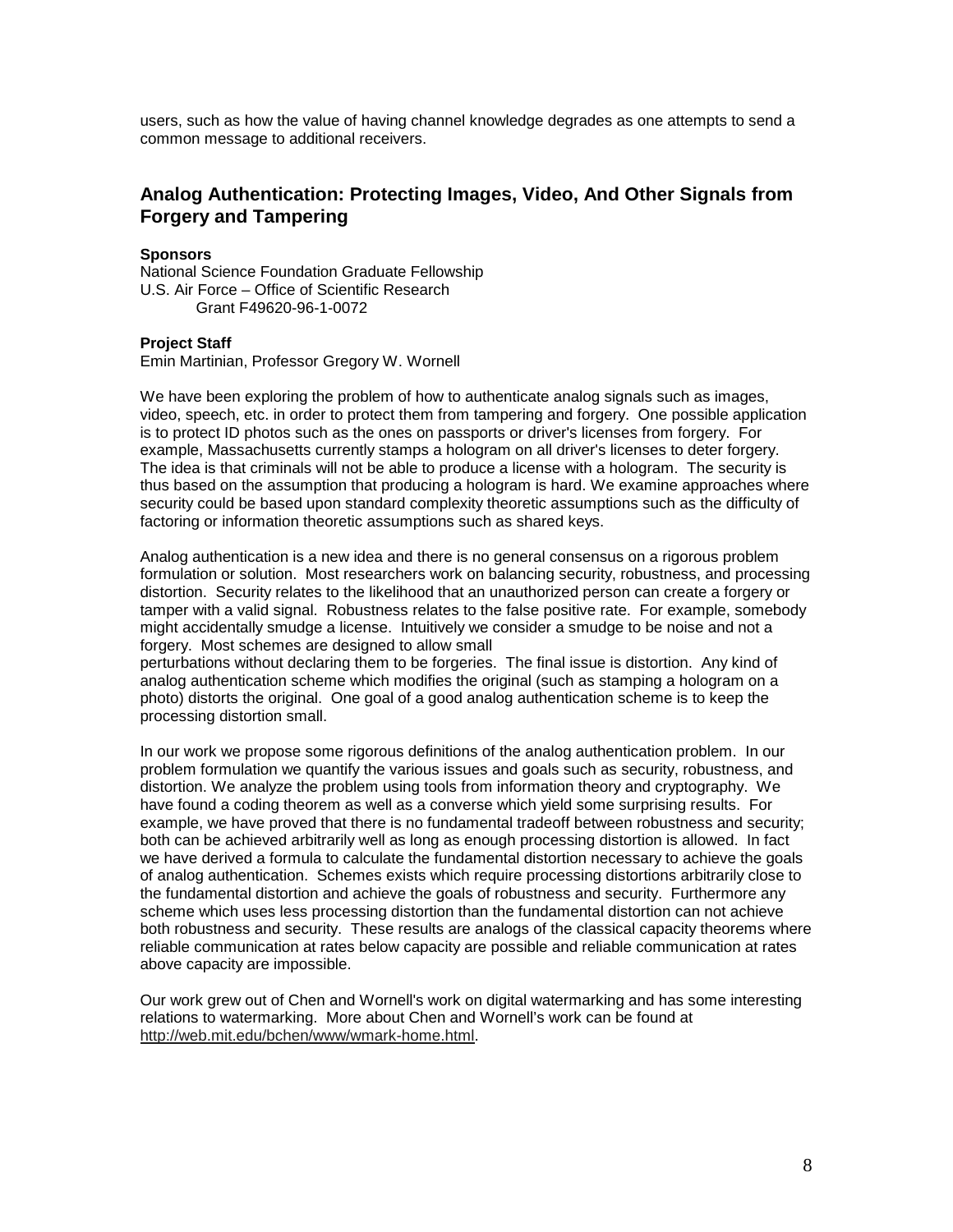# **Applications of Extended Multi-rate Processing**

#### **Sponsors**

U.S. Army Research Laboratory Cooperative Agreement DAAL01-96-2-0001 U.S. Air Force – Office of Scientific Research Grant F49620-96-1-0072 Sanders, A Lockheed Martin Co. Contract BZ4962 Texas Instruments, Inc. Contract AGMT. DTD. 1/1/99

### **Project Staff**

Andrew Russell, Professor Alan V. Oppenheim

The standard multi-rate concepts of up-sampling and down-sampling can be extended to include continuous time (with possibly differing time scales). Systems with mixed discrete-time and continuous-time components are being analyzed. These theoretical constructs are very powerful, and are a natural extension to the well known discrete systems. These ideas are being applied to several problems, with significant advantages. For example, sample rate conversion done using these types of abstractions can be much more efficient in both computation and memory usage over conventional techniques. Other problems being addressed are those of non-uniform sampling, and the idea of finding better discrete representations of continuous signals.

## **Linear Models for Randomized Sampling of Discrete-Time Signals**

#### **Sponsors**

U.S. Army Research Laboratory Cooperative Agreement DAAL01-96-2-0001 Sanders, A Lockheed Martin Co. Contract BZ4962 Texas Instruments, Inc. Contract AGMT. DTD. 1/1/99

#### **Project Staff**

Maya R. Said, Professor Alan V. Oppenheim

Efficient computation in digital signal processing is a practical problem that has been approached in various ways. Traditional solutions involve down-sampling the signal by a constant factor. Instead, in this project we explore the use of randomized sampling of the discrete-time signal as a method for reducing multiplications in the convolution sum. We have designed several algorithms based on randomized sampling of the input signal, the system function, and also iterative randomized sampling of the system function. In addition, we have formulated additive noise models for each algorithm which allowed linear filtering techniques to be applied.

# **Approximation and Autonomy in Large Scale Signal Processing Computations**

#### **Sponsors**

U.S. Army Research Laboratory Cooperative Agreement DAAL01-96-2-0001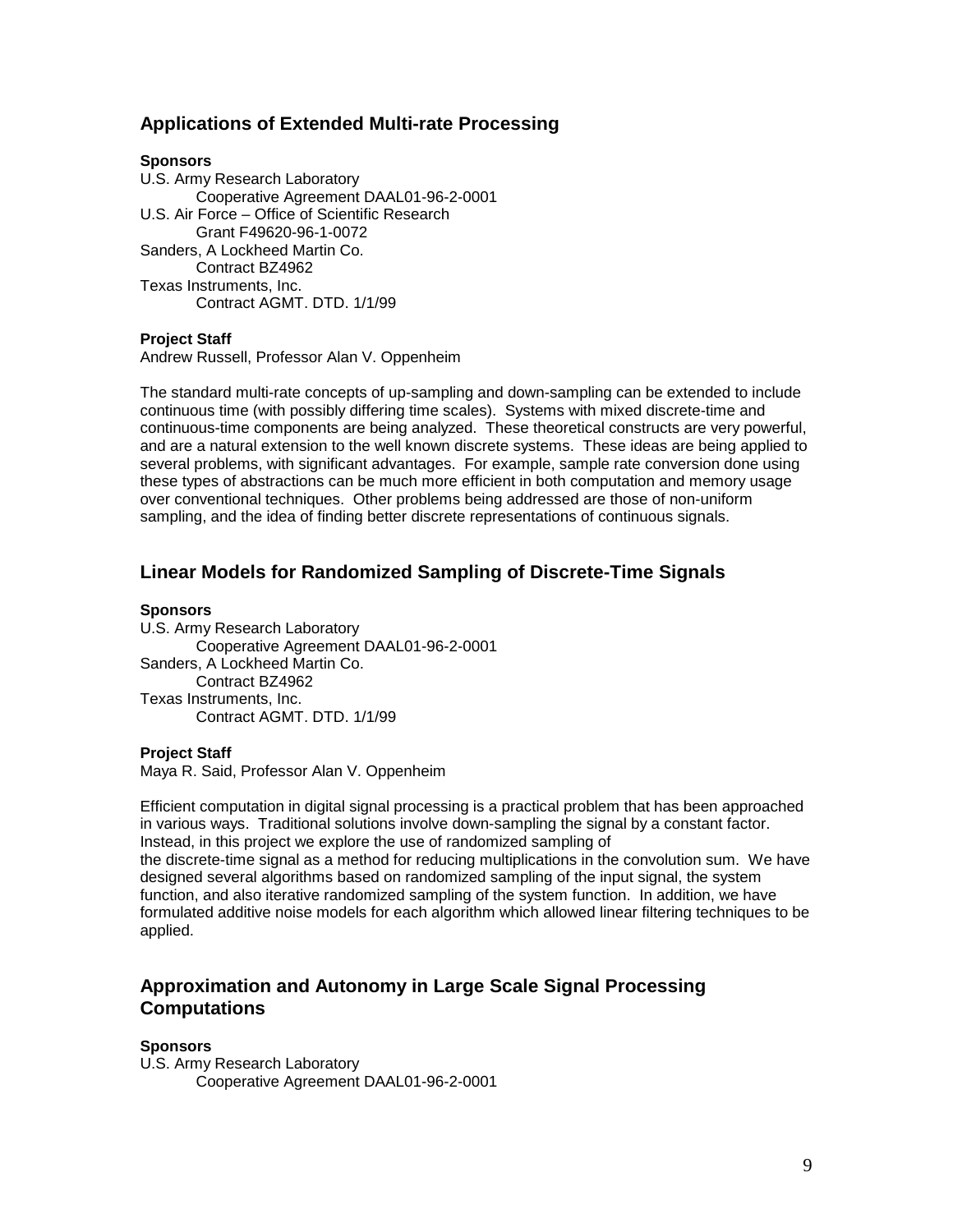### U.S Army – AASERT Grant No. DAAH04-95-1-0473

### **Project Staff**

Matthew J. Secor, Professor George C. Verghese, Professor Alan V. Oppenheim

This research investigates issues related to the operation, dynamics and control of networks of processors performing large-scale DSP (digital signal processing) computations. Two key aspects of our framework are the introduction of approximate processing to provide flexibility in managing system resources effectively for enhanced performance and the use of market-based models for the computational environment on which to build the communication and control algorithms.

In a typical scenario, an individual user partitions a large problem into task packets that can be distributed on the network. Other processors attend to these task packets as best they can, and then approximate results are gathered back at the user's node for re-assembly into an approximate answer to the problem of interest. Associated with such a scenario are research challenges related to characterizing DSP algorithms appropriately for this form of approximate processing, developing partitioning and re-assembly methods that are robust to differential delays and varying levels of completion in the returned task packets, and managing the communication and computation on the network so that congestion and delay instabilities are avoided. The research focuses on the latter set of problems, dealing with the dynamics and control of the network.

Specifically, we are reformulating queuing network models and load balancing strategies for networks of processors, using richer models for jobs. Our models includes the ability to use approximate processing methods to trade off the resources required to process a job against the quality of the results. We have used such models to investigate the relationship between the stability of a queue and the distribution of the quality of the jobs after being processed by the queue.

Additionally, we have investigated the use of economic models and mechanisms for the efficient allocation of resources of computations. We have developed analytical models for the dynamic behavior of an existing implementation of an auction-based resource allocation system, in order to determine the fairness and stability properties of the scheme. Some numerical pitfalls in naive approaches to the simulation of such systems have also been exposed. We are also exploring the use of game-theoretic models in order to model the strategic aspects of the interaction between independent participants in the computational marketplace in their attempts to acquire computational resources.

# **Sinusoidal Analysis Synthesis**

### **Sponsors**

U.S. Air Force - Office of Scientific Research Grant F49620-96-1-0072 Sanders, A Lockheed Martin Co. Contract BZ4962

### **Project Staff**

Alan Seefeldt, Professor Alan V. Oppenheim

The problem of separating voice from background noise or sounds in a recording is being investigated. In particular, we are examining the use of an uncorrupted facsimile of the corrupted voice as an aid in the separation process. Possible directions include using the facsimile to generate a probabilistic model from which processing is derived and applying transformations to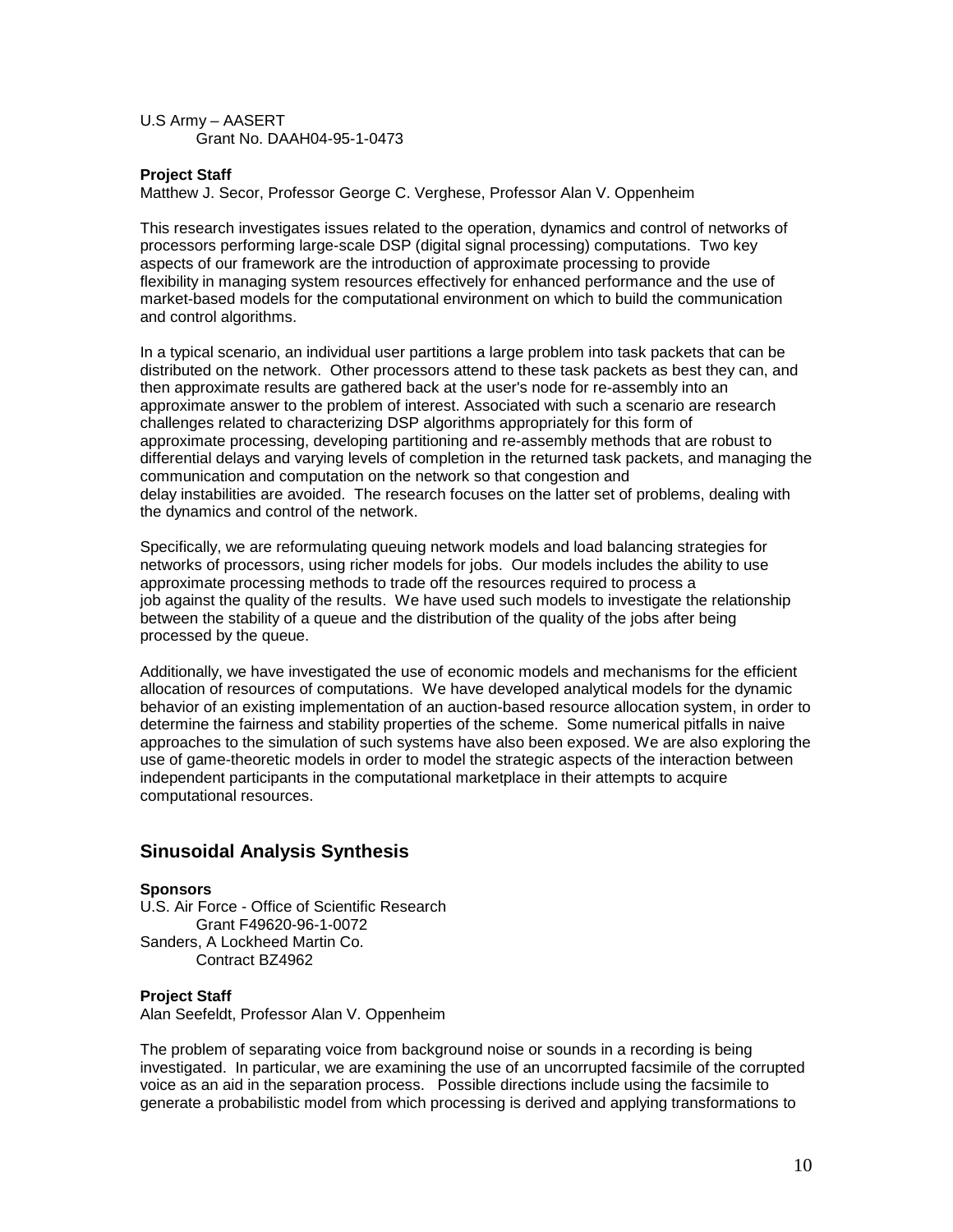the facsimile to make it sound like the voice imbedded in the noise. These techniques will hopefully be applied to the separation of an operatic voice from the accompanying orchestra.

# **Speech Enhancement with Side Information**

#### **Sponsors**

U.S. Army Research Laboratory Cooperative Agreement DAAL01-96-2-0001 Sanders, A Lockheed Martin Co. Contract BZ4962

#### **Project Staff**

Charles Sestok, Professor Alan V. Oppenheim

Multi-sensor signal processing techniques been used successfully in a many applications. For example, arrays of sensors have been applied to geophysical, sonar, and radar signal processing problems. These traditional examples of sensor networks have tight restrictions on their structure. The arrays have a known a known, regular geometry. The measurements form each sensor are synchronized and communicated losslessly to a remote observer for processing. In some cases, the remote processor is able to process the data offline and has no complexity constraints on the processing algorithm.

In the most general case, however, the sensor network need not be constrained. Given the recent proliferation of data networks and wireless communications, it is possible to imagine implementing a more complex network in which each sensor processes local measurements as well as information from other sensors. The sensors can cooperatively perform signal processing tasks and eliminate the need to analyze the data remotely.

We will investigate signal processing algorithms in this distributed environment. We seek techniques that enable a network of flexible sensors to carry out high-performance statistical signal processing algorithms subject to the synchronization, communication, and processing complexity constraints of their environment.

# **Communications Using Chaotic Systems**

**Sponsors** U.S. Air Force - Office of Naval Research Grant F49620-96-1-0072 U.S. Army Research Laboratory Cooperative Agreement DAAL01-96-2-0001 Sanders, A Lockheed Martin Co. Contract BZ4962

#### **Project Staff**

Wade Torres, Professor Alan V. Oppenheim

Chaotic signals have noise-like characteristics, are generally broadband, and are difficult to predict, therefore they are potentially useful for spread-spectrum communications. In particular, because chaotic signals are difficult to predict and noise-like, they are possibly well suited for situations in which it is desirable to have a low probability of intercept, or covert operation. Since it has been shown that chaotic systems can be synchronized through a weak, one-way coupling, many chaotic transmitter/receiver designs are possible, both in discrete-time and continuous-time. We are investigating an approach in which the information signal modulates the rate at which the chaotic transmitter system evolves. Conceptually, this can be viewed as a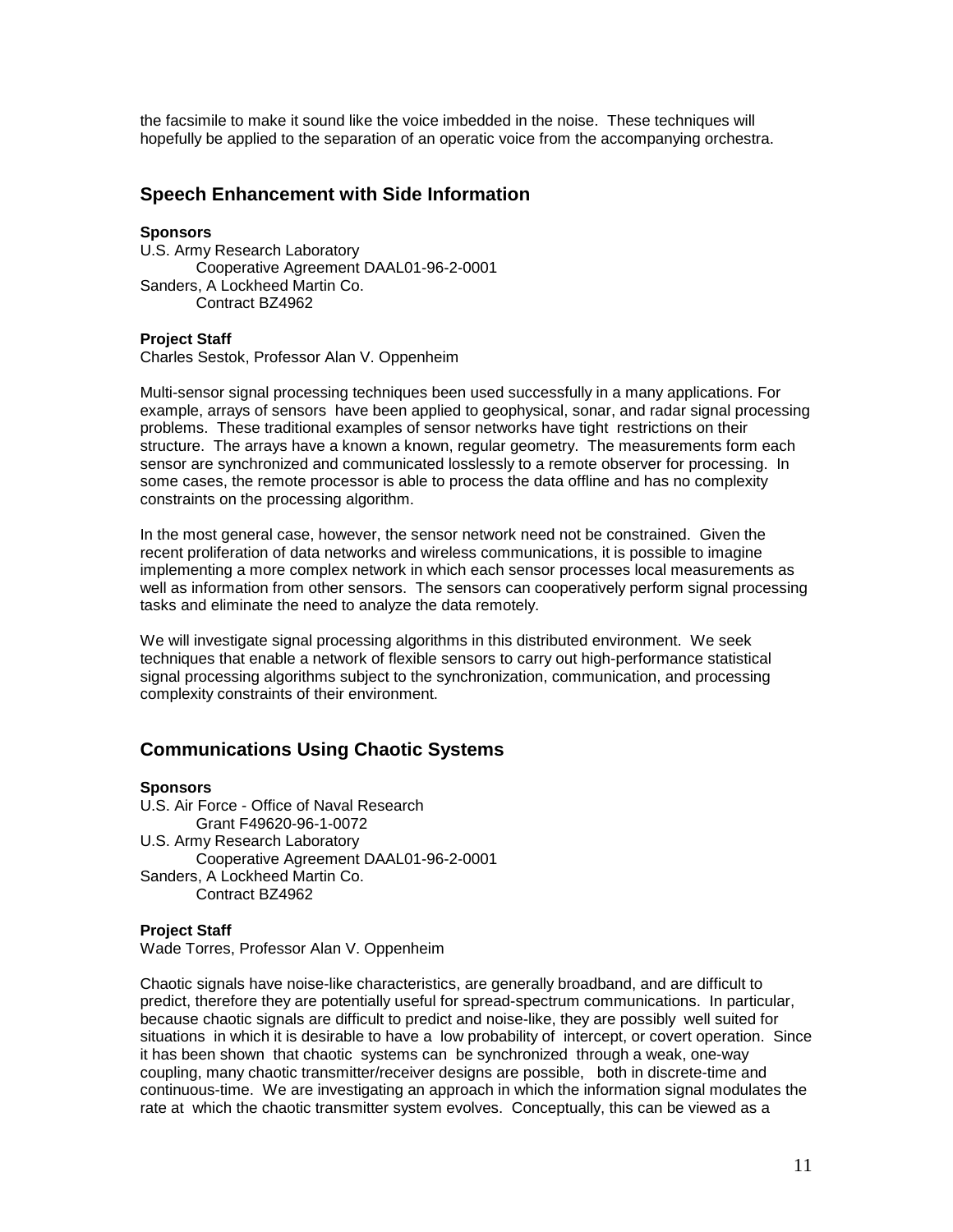generalization of traditional phase- and frequency-modulation techniques. The major problems in designing this type of communication system are robust demodulation of the information signal and maintaining synchronization in the presence of noise.

# **Broadband Modal Coherence and Beamforming at Megameter Ranges**

### **Sponsor**

U.S. Navy - Office of Naval Research Grant N00014-95-1-0362

### **Project Staff**

Kathleen E. Wage, Professor Arthur B. Baggeroer

Our work develops a method for estimating the normal mode decomposition of broadband signals and uses it to analyze data from the Acoustic Thermometry of Ocean Climate (ATOC) experiment. Normal modes are the eigenfunctions of the ocean waveguide, derived from the frequency-domain wave equation. They are useful in underwater acoustics, particularly matched field processing and tomography, because the lowest modes provide an efficient description of the most energetic arrivals at long ranges. Extracting source or environmental information from the mode signals depends on understanding the effects of internal waves on coherence and the validity of adiabatic approximation. While much theoretical research has been done on longrange propagation of modes in deep water, there have been few opportunities to compare theoretical predictions with experimental measurements.

The first contribution of our work is a short-time Fourier framework for estimating broadband signals propagating in the lowest modes of the ocean waveguide. Since previous research has focused primarily on narrowband sources, this work concentrates on broadband processing issues. Specifically, it addresses the fundamental issue of frequency resolution required for mode estimation, analyzes the performance characteristics of two modal beamforming algorithms and explores the time/frequency tradeoffs inherent in STFT mode processing.

The second contribution of this research is a detailed analysis of the low-mode arrivals at megameter ranges using five months of data from the ATOC vertical line array at Hawaii (3515 km range). Short-time Fourier processing of these receptions revealed that each low mode contains a series of arrivals, rather than the single dispersive arrival that would characterize adiabatic propagation. Average coherence times of the mode signals are on the order of 6-8 minutes. The multipath structure changes significantly between receptions at 4-hour intervals, indicating that stochastic methods are required for mode tomography at megameter ranges. A statistical analysis found that modes do retain travel-time information at megameter ranges, *e.g*., the centroids show the expected dispersion characteristics of a deep water channel. The centroids show statistically significant trends in mode arrival time over the period of the experiment.

# **Coding for Transmission over Unknown Channels**

### **Sponsors**

National Science Foundation Graduate Fellowship U.S. Navy – Office of Naval Research Grant N00014-96-1-0930 U.S Army Research Laboratory Cooperative Agreement DAAL01-96-2-0002 Texas Instruments, Inc. AGMT. DTD. 1/1/99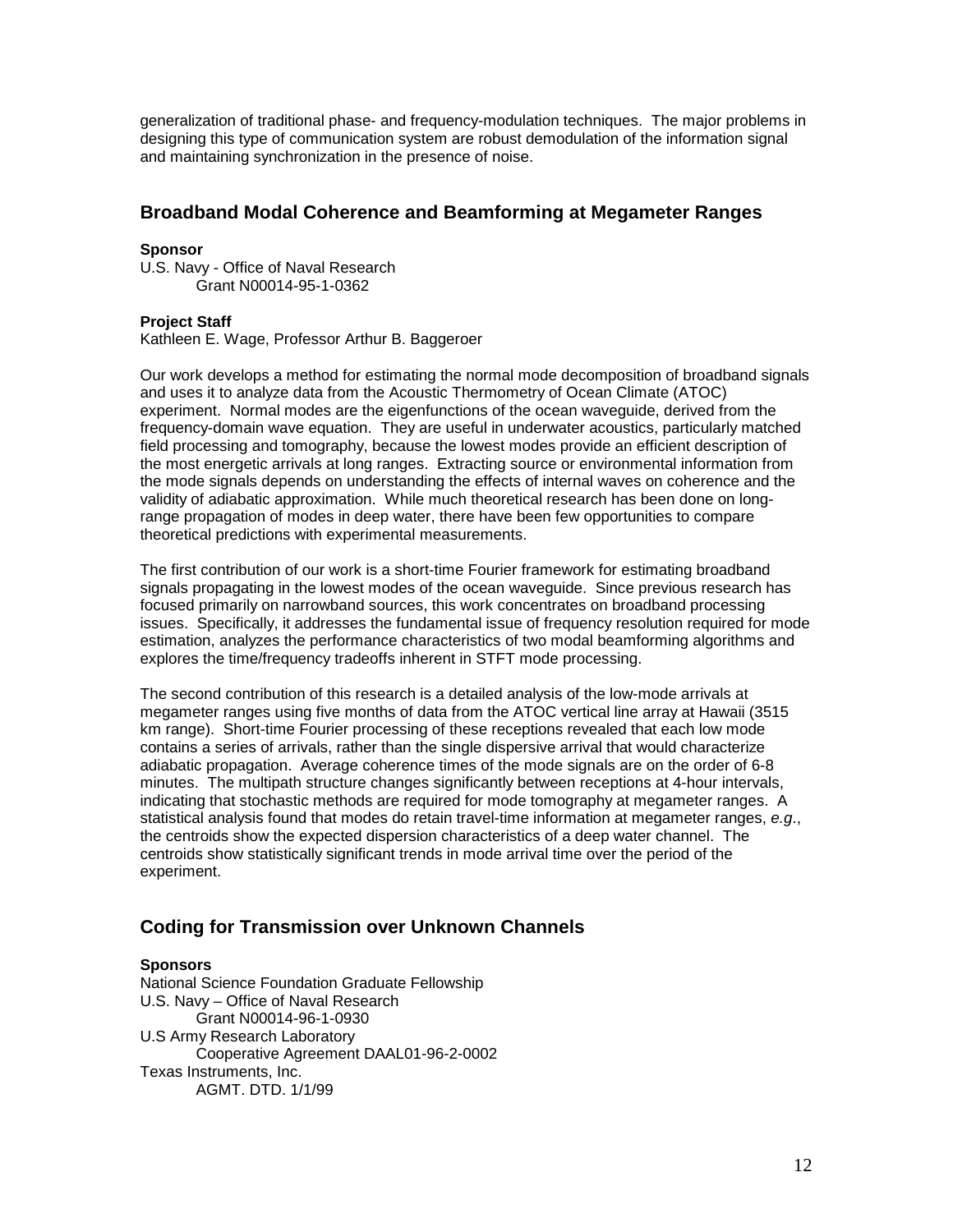### **Project Staff**

Huan Yao, Professor Gregory W. Wornell

In certain communication applications, such as wireless communications, the channel might not be known and might be time variant. In this scenario, one approach is to repeatedly estimate the channel using training sequences known to the receiver, taking up time and/or frequency allowance. This approach also become unsuitable when the channel is highly time variant. Our approach in the unknown channel scenario is not to use training sequences to help estimate the channel, but to build structures into the transmitted signal and use universal decoders to decode the messages directly without estimating the channel first. This class of approaches tend to have the shortcoming of low spectral efficiency. We are also considering using random codebooks to introduce diversity into the transmission to improve worst case performance.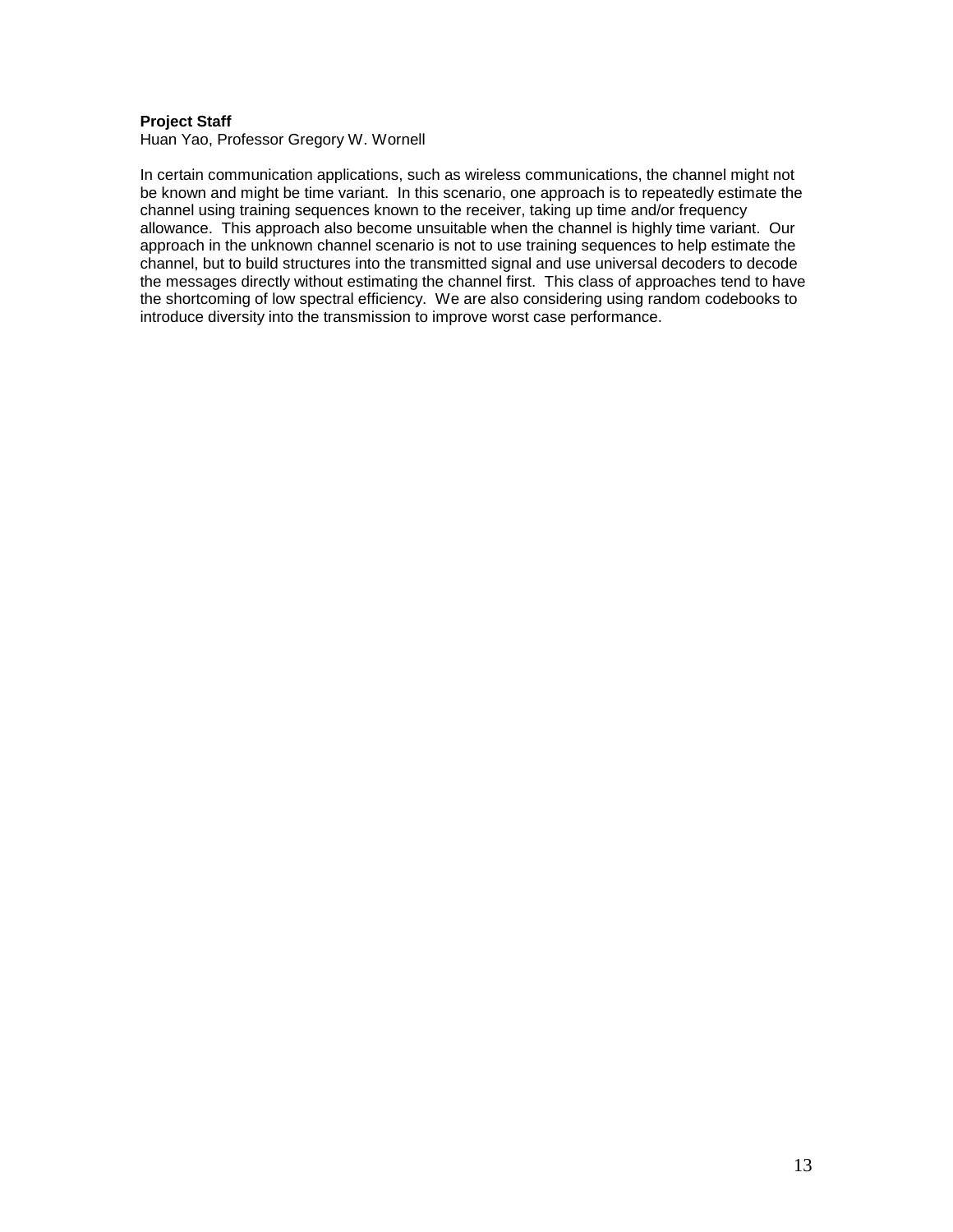# **Publications**

### **Journal Articles**

Eldar, Y. and A.V. Oppenheim. "Filter Bank Reconstruction of Bandlimited Signals From Nonuniform and Generalized Samples." *IEEE Trans. Signal Proc*. Forthcoming.

Hadjicostis, C.N. and G.C. Verghese. "Structured Redundancy for Fault Tolerance in LTI State-Space Models and Petri Nets." *Kybernetika* 35: 39-55 (1999).

Hadjicostis, C.N. "Bounds on the Size of Minimal Nonnegative Realizations for Discrete-Time LTI Systems." *Systems and Letters* 37: 39-43 (1999).

Hadjicostis, C.N. " Monitoring Discrete Even Systems Using Petri Net Embeddings." *Application and Theory of Petri Nets 1999* (Series Lecture Notes in Computer Science) 1639: 188-207 (1999).

Narula, A., M.D. Trott, and G.W. Wornell. "Performance Limits of Coded Diversity Methods for Transmitter Antenna Arrays." *IEEE Trans. Inform. Theory* 45(7): 2418-2433 (1999).

Papadopoulos, H.C., G.W. Wornell, A.V. Oppenheim. "Signal Encoding from Noisy Measurements using Quantizers with Dynamic Bias Control." Submitted to *IEEE Trans. Info. Theory*.

Russell, A.I. "Efficient Rational Sampling Rate Alteration Using IIR Filters," *IEEE Signal Proc. Letters* 7(1): 6-7 (2000).

Singer, A.C., A.V. Oppenheim, G.W. Wornell. "Detection and Estimation of Multiplexed Soliton Signals." *IEEE Trans. Signal Proc*. 47(10): 2768-2782 (1999).

Singer, A.C., A.V. Oppenheim. "Circuit Implementations of Soliton Systems." *International Journal of Bifurcation and Chaos* 9(4), 571-590 (1999).

Torres, W.P. and T.F. Quatieri. "Estimation of Modulation Based on FM-to-AM Transduction: Two-Sinusoid Case." *IEEE Trans. Signal Proc*. 47(11): 3084-3097 (1999).

Winograd, J.M., S.H. Nawab, and A.V. Oppenheim. "FFT-based Incremental Refinement of Suboptimal Detection." Submitted to *IEEE Trans. Signal Proc*.

### **Conference Proceedings**

Asavathiratham, C., P.E. Beckmann, A.V. Oppenheim. "Frequency Warping in the Design and Implementation of Fixed-Point Audio Equalizers." *Proc. 1999 IEEE Workshop on Applications to Signal Proc. to Audio*, New Paltz, NY, October 1999.

Barron, R.J. and A.V. Oppenheim. "A Systematic Hybrid Analog/Digital Audio Coder." *Proc. 1999 IEEE Workshop on Applications to Signal Proc. to Audio*, New Paltz, NY, October 1999.

Chen, B. and G.W. Wornell. "Dither modulation: a new approach to digital watermarking and information embedding." *Proc. SPIE: Security and Watermarking of Multimedia Contents*, San Jose, CA, January 1999.

Chen, B. and G.W. Wornell. " Dither Modulation: Robust Data Hiding with Applications to Convert Communication and Authentication." *Proc. Army Federated Laboratory 3rd Annual Symposium*, College Park, MD, February 1999.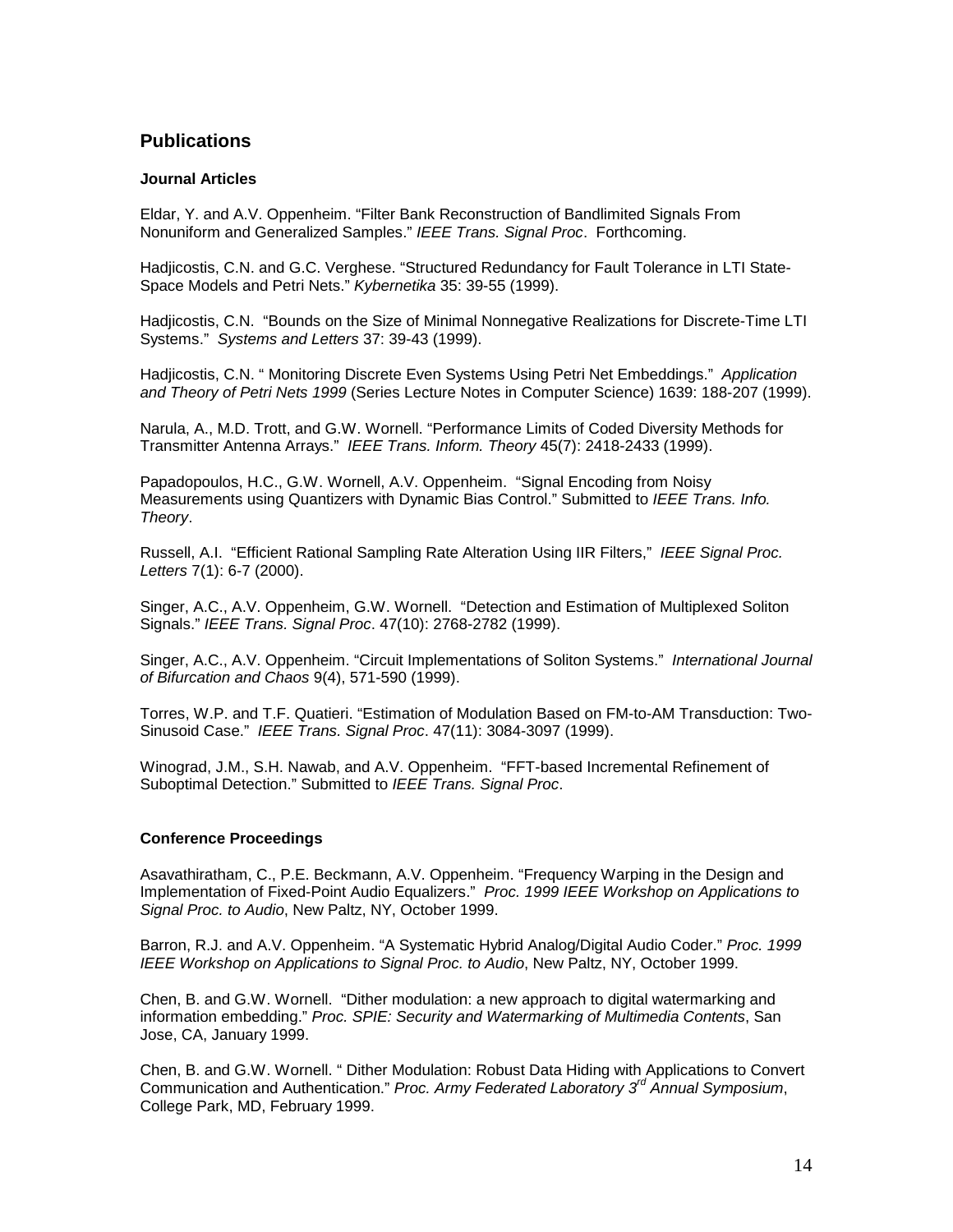Chen, B. and G.W. Wornell. "An Information-Theoretic Approach to the Design of Robust Digital Watermarking Systems." *Proc. International Conference on Acoustics, Speech and Signal Processing*, Phoenix, AZ, March 1999.

Chen, B. and G.W. Wornell. "Achievable Performance of Digital Watermarking Systems." *Proc. International Conf. Multimedia Computing and Systems*, Florence, Italy, June 1999.

Chen, B. and G.W. Wornell. "Provably Robust Digital Watermarking*." Proc. SPIE: Multimedia Systems and Applications II*, Boston, MA, September 1999.

Chen, B. and G.W. Wornell. "Preprocessed and Postprocessed Quantization Index Modulation Methods for Digital Watermarking." *Proc. SPIE: Security and Watermarking of Multimedia Contents*, San, Jose, CA January 2000.

Hadjicostis, C.N. and G. C. Verghese. "Fault-Tolerant Linear Finite State Machines." *Proceedings of ICECS'99, the 6th IEEE International Conference on Electronics, Circuits and Systems*, Paphos, Cyprus, 1999.

Hadjicostis, C.N. "Fault-Tolerant Dynamic and Discrete Event Systems," *Proceedings of the Fourth Annual LIDS Student Conference* (presentation), Massachusetts Institute of Technology, Cambridge, MA, January 1999.

Lee, L. and A.V. Oppenheim. "Distributed Signal Processing." *Proc. Army Federated Laboratory 3rd Annual Symposium*, College Park, MD, February 1999.

Sun, T.S., R. Amirtharajah, M.V. Scanlon, A. Chandrakasan, and A.V. Oppenheim. "Low Power Signal Processing for Health Monitoring: A Study of Algorithm Design." *Proc. Army Federated Laboratory 3rd Annual Symposium*, College Park, MD, February 1999.

### **Theses**

Chan, A., "A Class of Batch Iterative Methods for the Equalization of ISI Channels." M.S. Thesis, Department of Electrical Engineering and Computer Science, M.I.T., August 1999.

Hadjicostis, C.N. "Coding Approaches to Fault Tolerance in Dynamic Systems." Ph.D. diss., Department of Electrical Engineering and Computer Science, M.I.T., September 1999.

Sestok, C.K., "Speech Enhancement with Spectral Magnitude Side Information." M.S. Thesis, Department of Electrical Engineering and Computer Science, M.I.T., February 1999.

Verbout, S.M., "A Framework for Non-Gaussian Signal Modeling and Estimation." Ph.D. diss., Department of Electrical Engineering and Computer Science, M.I.T., February 1999.

Wage, K.E. "Broadband Modal Coherence and Beamforming at Megameter Ranges." Ph.D., Department of Electrical and Computer Engineering, M.I.T. and Woods Hole Oceanographic Institute, December 1999.

#### **Technical Reports**

Hadjicostis, C.N. *Coding Approaches to Fault Tolerance in Dynamic Systems*. RLE TR-628. Cambridge: MIT Research Laboratory of Electronics, 1999.